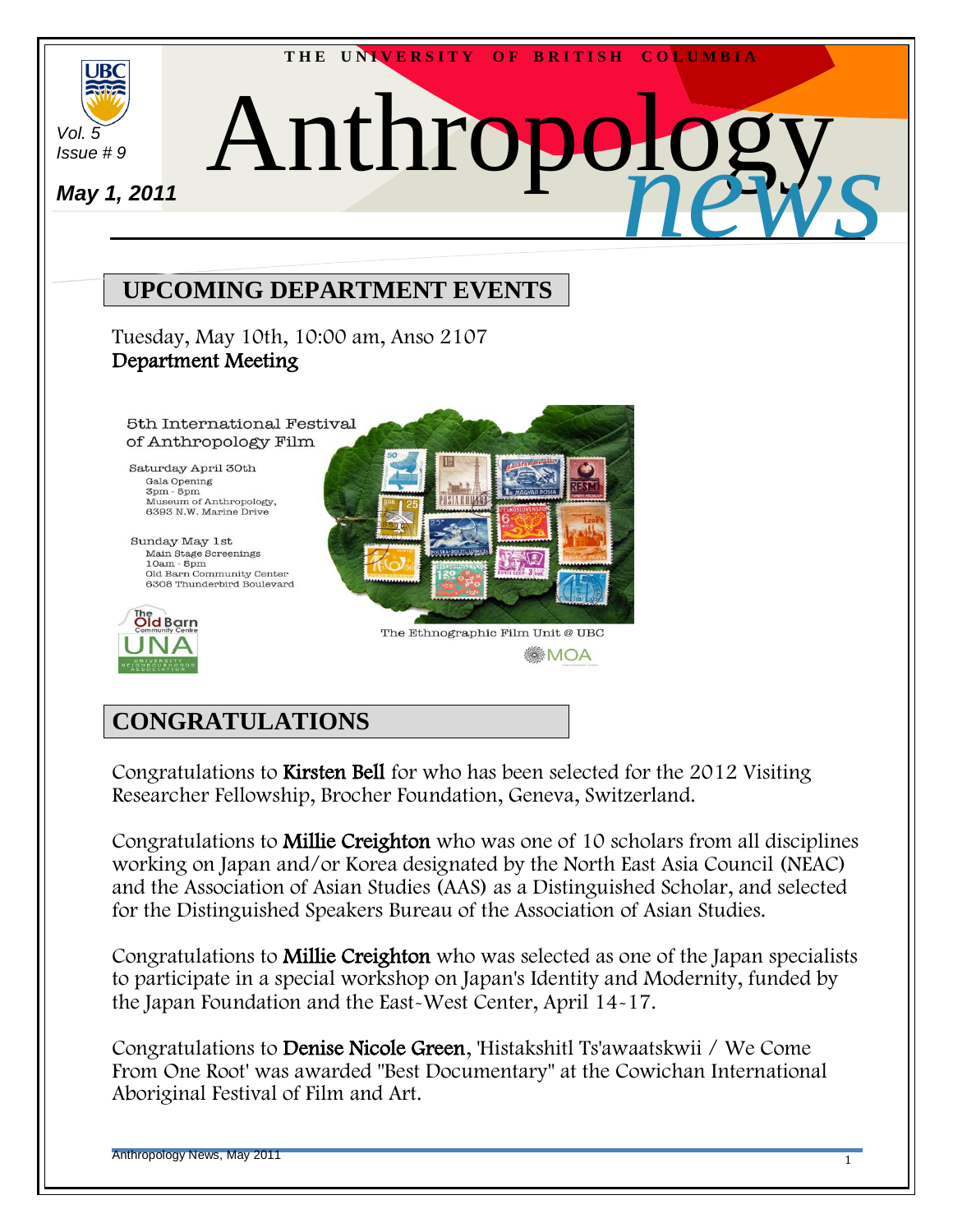Congratulations to Vinay Kamat who has been awarded a Wenner-Gren Richard Carley Hunt Fellowship of \$40000 to aid research and writing of his book on Childhood Malaria and Child Survival in Africa.

Congratulations to Vinay Kamat who has received a \$7000 HSS Research Grant for his project on the Politics of Food, Hunger and Malnutrition in the Mnazi Bay-Ruvuma Estuary Marine Park.

Congratulations to Andrew Martindale, Co-investigators: Kenneth Ames, David Archer, Aubrey Cannon, Susan Marsden SSHRC (\$200,150), 2011-2014.

Congratulations to Richard G. Matson, P.I., William Lipe, Guy Cross, Co-Investigators "Remote Sensing of Great Kiva Depressions at Cedar Mesa, Utah" \$18,000 Hampton Fund Research Grant, 2011-2013.

# **ANNOUNCEMENTS**

Bill McKellin is a member of the Therapeutics and Assessment Team of the first Collaborative Area of Innovation at BC Children"s Hospital and Sunny Hill Health Centre grant: Treatable Intellectual Disability Endeavour in B.C. (TIDE-BC) led by Dr. Sylvia Stöckler-Ipsiroglu with Dr. Jean-Paul Collet, Dr. Clara van Karnebeek, Dr. Carlo Marra, Dr. Hilary Vallance and Dr. Wyeth Wasserman. The grant is for \$2.25 million over 5 years from the BC Children's Hospital Foundation

The Missing Women Commission, established by the BC Lieutenant Governor in Council to, among other things, investigate and make findings of fact concerning the investigation of women reported missing from the Downtown Eastside of Vancouver, asked **Bruce Miller** to consult with them on stereotyping and prejudice regarding Aboriginal people in the DTES.

# **UBC ANTHROPOLOGY IN THE NEWS**

Bill McKellin was interviewed and quoted in American Medical News, the weekly newspaper of the American Medical Association about the use of the internet by people with rare diseases.

<http://www.ama-assn.org/amednews/2011/04/25/bica0425.htm>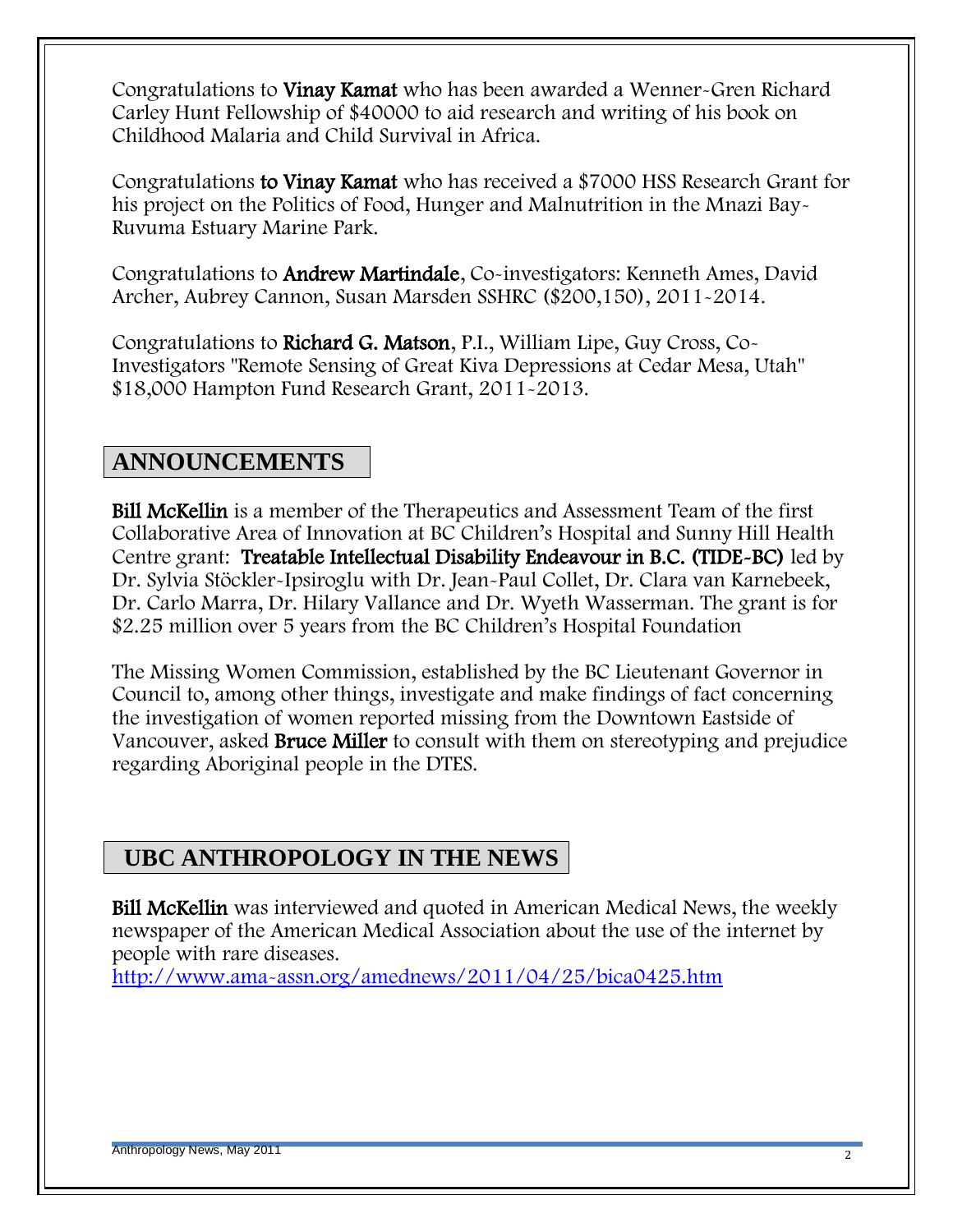# **ANTHROPOLOGY FIELD SCHOOL**

Recap: Pre-Departure BBQ for Field School Students bound for CHINA, JORDAN AND VANCOUVER

First international field school with GoGlobal , our continued participation in the Petra, Jordan field school and the Ethnographic field school.

# Bon voyage and good luck with your fieldwork!



# **PUBLICATIONS**

### Kirsten Bell and Arminee Kazanjian

2011 PSA testing: Molecular technologies and men"s experience of prostate cancer survivorship. Health, Risk & Society 13(2): 183-196.

### Kirsten Bell

2011 Legislating abjection? Secondhand smoke, tobacco control policy and the public"s health. Critical Public Health 21(1): 49-62.

### Kirsten Bell, Amy Salmon & Darlene McNaughton (editors)

2011 Alcohol, tobacco, obesity and the new public health. Special Double Issue. Critical Public Health, 21(1, 2).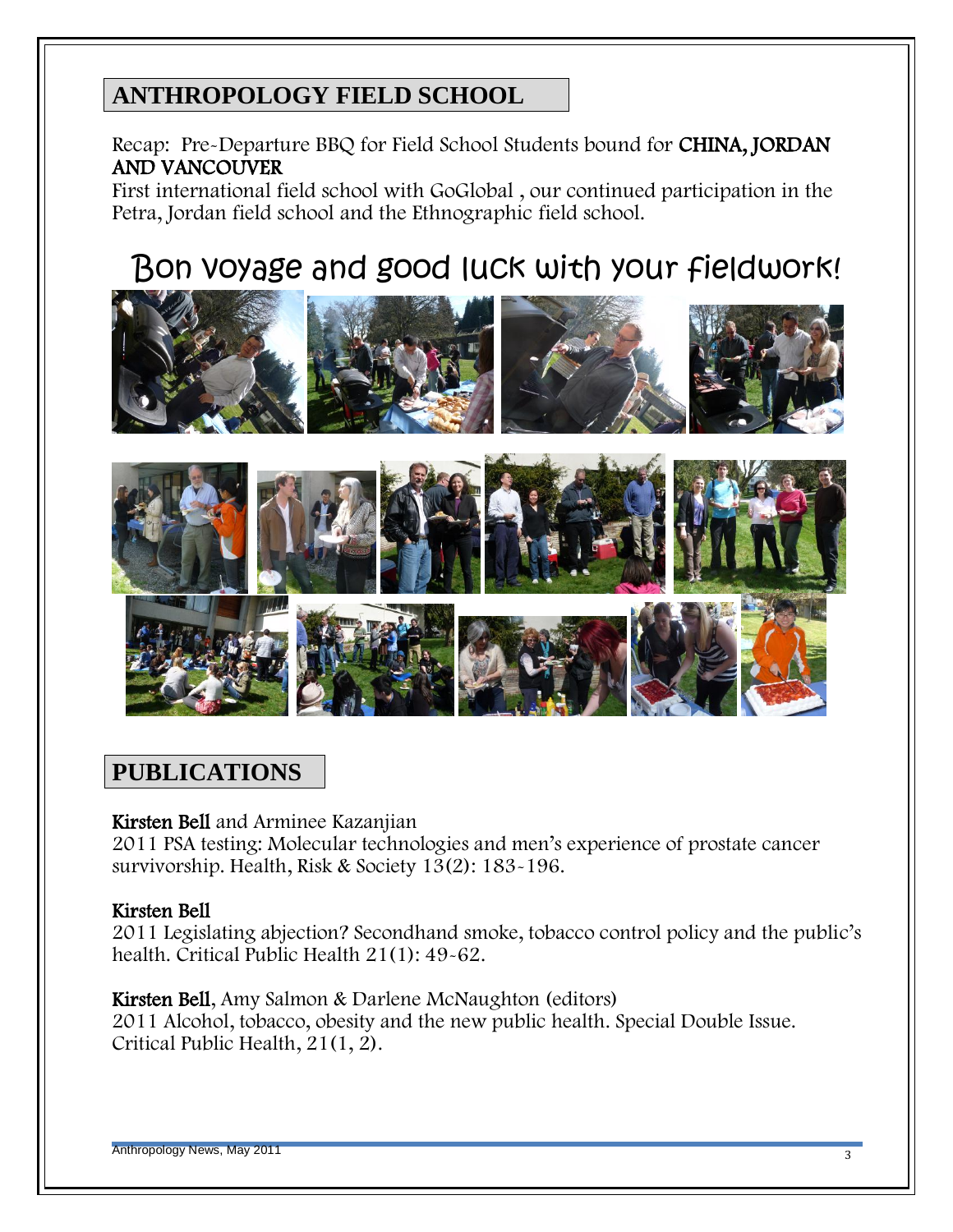#### Gastón Gordillo

2011 Ships Stranded in the Forest: Debris of Progress on a Phantom River. Current Anthropology. 52 (2): 141-157.

#### John P. Hart, Richard G. Matson, Robert G. Thompson, Michael Blake

2011 Teosinte Inflorescence Phytolith Assemblages Mirror Zea Taxonomy. PLoS ONE March 2011 | Volume 6 | Issue 3 | e18349 (9pp).

### Charles Menzies

2011 Red Flags and Lace Coiffes: Identity and Survival in a Breton Village. Toronto: University of Toronto Press. 2011.

### Bruce Miller

2011 Oral History on Trial: Recognizing Aboriginal Narratives in the Courts. Vancouver: UBC Press.

## **PRESENTATIONS**

### Chris Arnett

2011 Rock Art Science in the Stein River Valley, British Columbia,. Presentation for the Archaeological Society of British Columbia, Vancouver, April 27.

### Chris Arnett

2011 Archaeology and History of Sumnuw (Montague Harbour). Presentations for Aboriginal Day, School District 64, Montague Harbour, Galiano Island, April 29.

### Millie Creighton

2011 Invited for an interview on Japan's triple (earthquake, tsunami, and nuclear radiation) disaster for the News Talk program, 'The Afternoon News with Richard Brown' aired March 15, 2011.

### Greg Feldman

2011 "The "pre-Frontier Picture": Or, Normalizing "Mixed Migration Flows" across the Mediterranean Sea." Paper presented at the workshop "The Mediterranean, Crisscrossed and Constructed" organized by Harvard University"s Weatherhead Center for International Affairs and the Center for Middle Eastern Studies. April 28th-30th.

### Greg Feldman

2011 "Right versus Right: Circular Migration, Security, and the Neoliberal-Neonationalist Collusion." Paper presented at the workshop "Migration Parallels between EU and Canada: Trajectories of Policy and Power" organized by Dalhousie University"s Atlantic Metropolis and the Department of Sociology and Social Anthropology. April 8th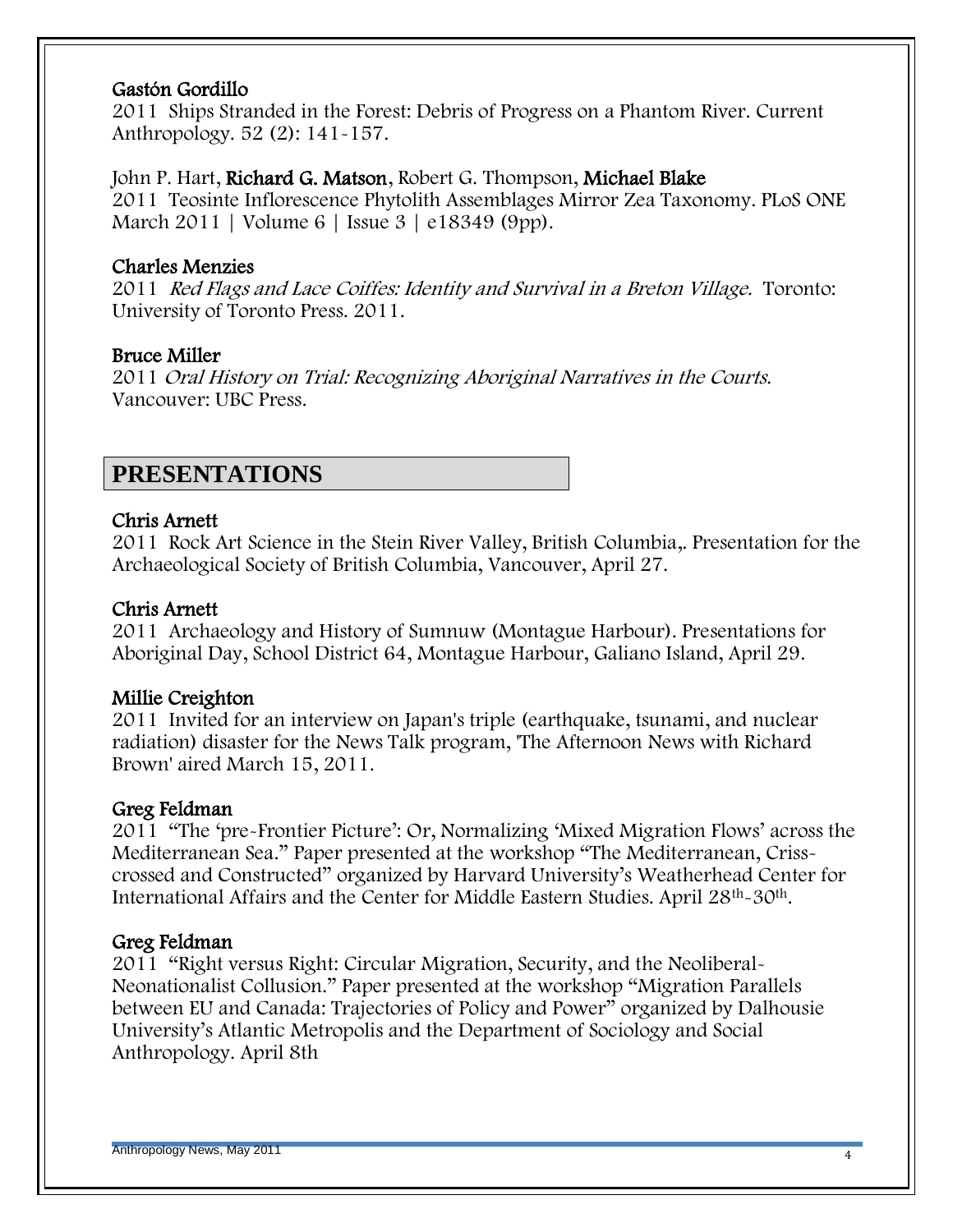### Gastón Gordillo

Gordillo, Gastón and Silvia Hirsch, eds. 2010 Movilizaciones indígenas e identidades en disputa en la Argentina. Buenos Aires: Flacso-La Crujía.

### Denise Nicole Green and Chuuchkamalthnii

2011 Film presented, 'Histakshitl Ts'awaatskwii / We Come From One Root' (67 minutes). Cowichan International Aboriginal Festival of Film and Art, Duncan, BC, April 17, 2011

### Jesikah Maria Ross, Denise Nicole Green and Julie Wyman

2011 Television broadcast, 'Up From the UnderStory' (28 minutes). KVIE Sacramento Public Broadcasting Station (PBS) Viewfinder Series, March 9, 2011.

### Denise Nicole Green

2011 Presented the paper, 'Painted Declarations' at the Society for Applied Anthropology Annual Meeting, Seattle, WA, March 24, 2011.

### Denise Nicole Green

2011 Film presented, 'Somewhere in Between' (14 minute version). Faction Politic Art Exhibition, University of Delaware Art Gallery, Newark DE, April 14 - May 1, 2011.

### Marina La Salle

2011 'Making Nature.' Paper presented at the 2011 Society for Applied Anthropology Annual Meeting, 30 March 2011, Seattle, WA.

### Richard G. Matson and William D. Lipe

2011 Two Chaco-Style Great Houses on Cedar Mesa -- with Kayenta Pottery. Paper presented in "The Cedar Mesa Project Turns 40: New Results from a long-lived Study in SE Utah." Symposium, Society for American Archaeology 76th Annual Meeting, Sacramento, March 31, 2011.

### Charles Menzies

2011 "When Seals are Fish: Gitxaała Contemporary Seal Fishery." In session: Indigenous Fisheries of the Contemporary Pacific Northwest. Organized by Charles Menzies. Annual Meeting of the Society for Applied Anthropology, Seattle, March 30, 2011

### Charles Menzies

2011 "When Seals are Fish: Gitxaała Nation's Seal Fishery." School of Resource and Environmental Management, SFU, Speakers Series, March 8, 2011.

### Charles Menzies

2011 Invited Presentation, "Connecting Identity with Activism: autobiographical reflections." Indigenous Praxis and World Majority Peoples Identity Politics. UBC's Centre for Culture, Identity & Education (CCIE) and Centre for Race, Autobiography, Gender and Age Studies, March 3, 2011.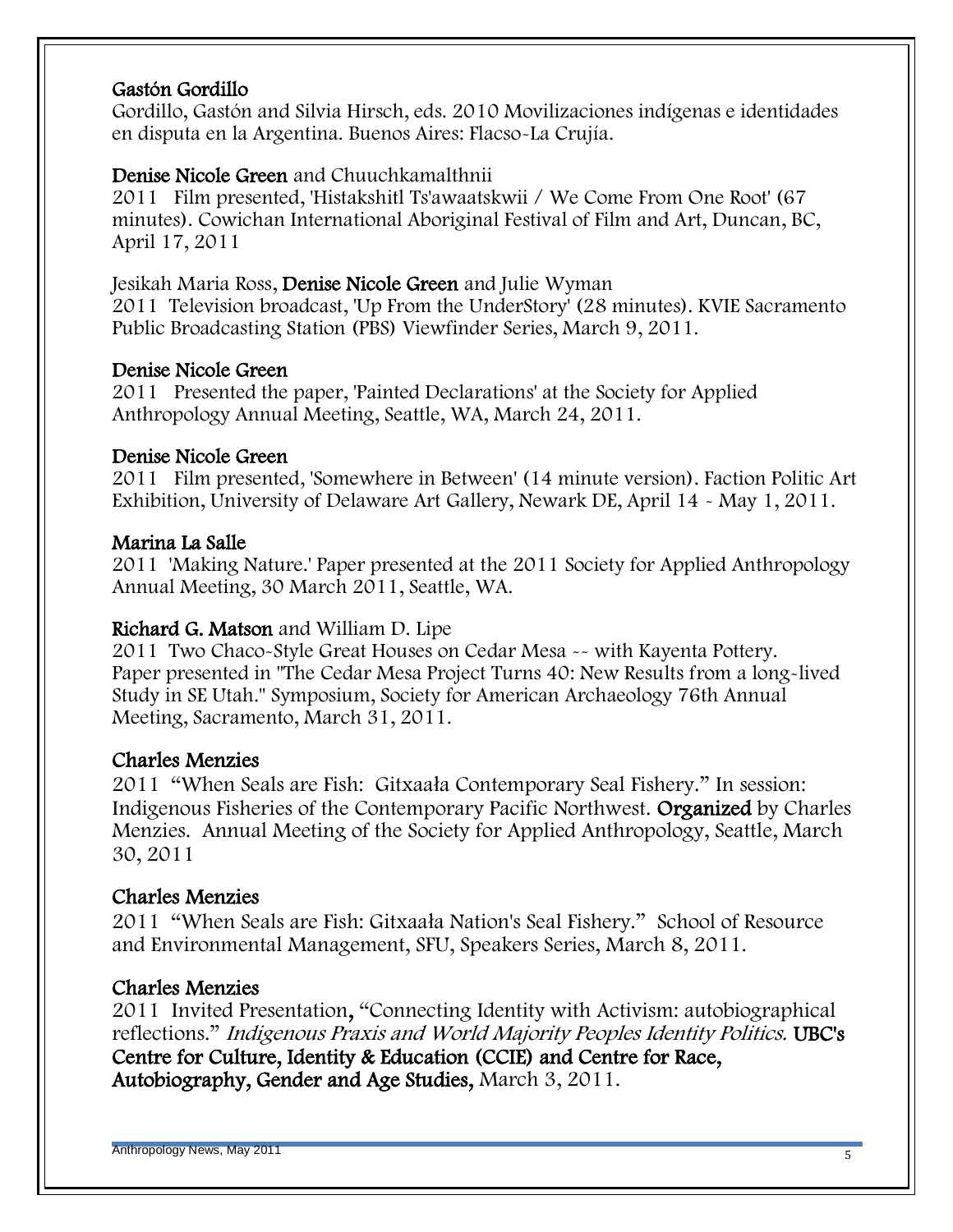#### Charles Menzies

2011 Invited Presentation, " Identity Matters; Identity Doesn't Matter. " Panel Presentation at Nuanced Negotiations: A Dialogue on Indigenous Research. First Nations House of Learning. Indigenous Research Group, UBC, February 26, 2011.

#### Charles Menzies

2011 Keynote Address, Traditional Knowledge as the Foundation of Co-operative Management of Fisheries. Coastal Visions Conference. Island Marine Aquatic Working Group and Tsawout First Nation, January 28, 2011.

#### Charles Menzies

2011 Poster, LAXYUUP GITXAALA/KITKATLA TERRITORY: INDIGENOUS APPROPRIATIONS OF ARCHAEOLOGY AND ANTHROPOLOGY ;) AAA Annual Meetings, New Orleans, November, 2010.

### Charles Menzies

2011 Gitxaala Nation, Food Security, and Sovereignty in the Context of Environmental Assessment and Industrial Development. 12th International Conference of Ethnobiology. Tofino, May 10, 2010.

#### Diana Moreiras

2011 'Food of the Gods': The Origins of Cacao Use and its Cultural Significance in Mesoamerica. Paper presented at the Stanford Archaeology Center Graduate Student Conference, Stanford, April 16.

### Leslie Robertson

2011 Internal Reconciliation: Applying the Potlatch to the Problem of Colonial Memory. Paper presented at Society for Applied Anthropology Annual Meeting, Seattle, WA, April 1st

### **FILM PRODUCTIONS**

A Quiet Blackade. Directed by Jennifer Rashleigh and Charles Menzies. Written by Jennifer Rashleigh. Producer: Charles Menzies. A Production of the Ethnographic Film Unit at UBC. 15 minute broadcast quality documentary.

Small Nets in a Sea of Change. Written and Directed by Charles Menzies and Rachel Donkersloot. Producer: Charles Menzies. A Production of the Ethnographic Film Unit at UBC. 30 minute broadcast quality documentary.

Archaeology in Laxyuup Gitxaala. Written and Directed by Charles Menzies. Producer: Charles Menzies. A Production of the Ethnographic Film Unit at UBC. 20 minute broadcast quality documentary.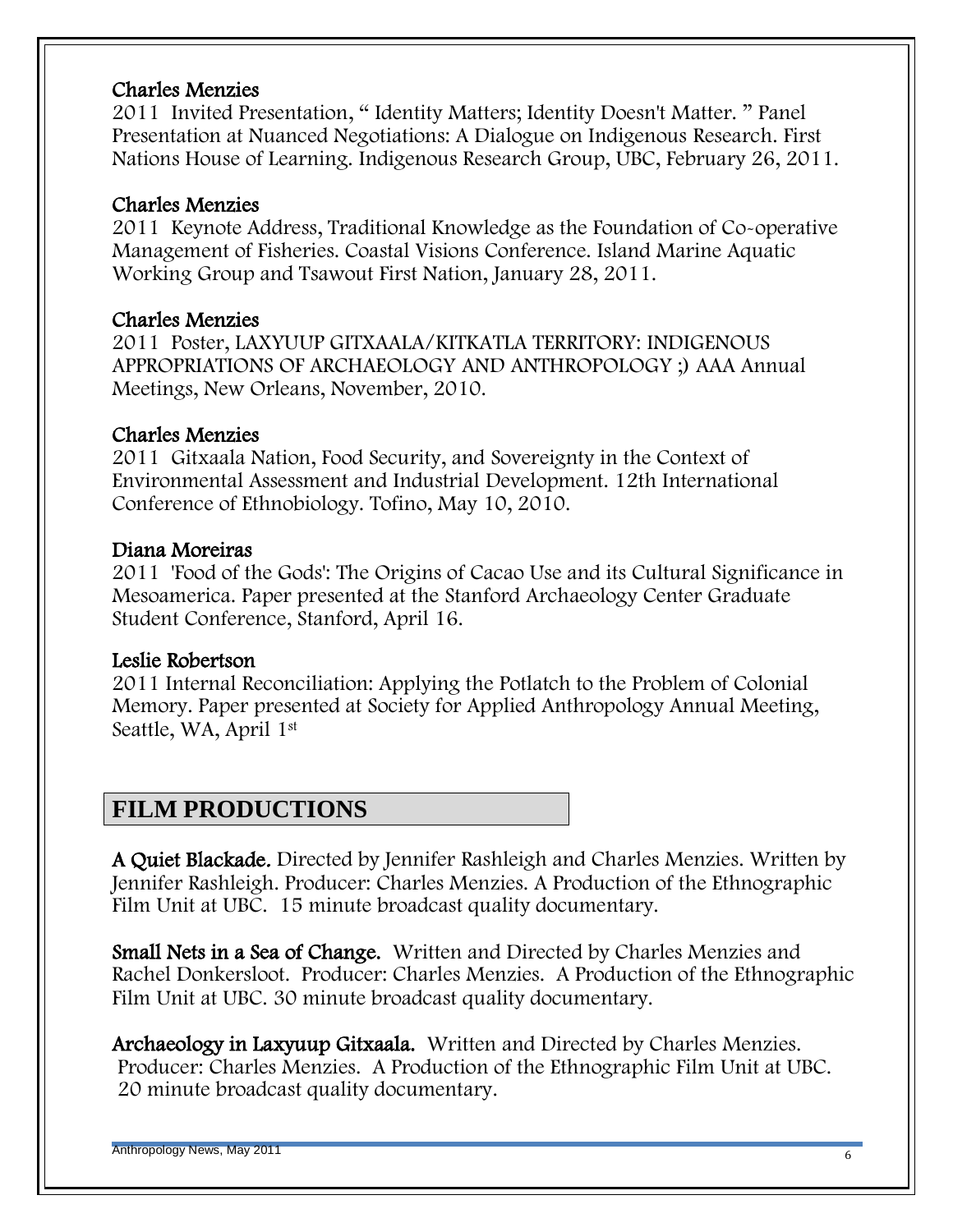# **MOA MUSEUM OF ANTHROPOLOGY NEWS**

#### MOA Spring/Summer 2011

#### VIP NOTICE

MOA will be CLOSED all day, Saturday, June 4, due to a scheduled UBC north campus power outage. Apologies for the inconvenience.

#### Museum and Shop Hours

Thru Thurs May 19: Closed Mon. Open Tues 10 am to 9 pm. Open Wed through Sun 10 am to 5 pm. Fri May 20 thru Mon Oct 10: open daily, same hours as above.

#### Café MOA Hours

Thru Thurs May 19: Closed Mon. Open Tues to Sun 10 am to 3:30 pm. Fri May 20 thru Mon Oct 10: open daily, same hours as above.

#### Audrey & Harry Hawthorn Library & Archives

Open Mon to Thurs 10 am to 4 pm (hours subject to change; call 604.822.4834 to confirm)

#### **EXHIBITS**

For details, visit [www.moa.ubc.ca/exhibits](http://www.moa.ubc.ca/exhibits)

#### Carl Beam

Organized by the National Gallery of Canada April 8–May 29, 2011, The Audain Gallery

#### Signed Without Signature: Works by Charles & Isabella Edenshaw

Through September 5, 2011, The O"Brian Gallery

Satellite Gallery, 560 Seymour, 2nd Floor Peter Morin"s Museum April 20–July 3, 2011 Artist performance & tea party, April 30, 1-4 pm

#### PUBLIC PROGRAMS

For details, visit [www.moa.ubc.ca/events](http://www.moa.ubc.ca/events)

#### Digital Natives Symposium

Sunday, May 1, 1-5 pm Registration required; email [programs@moa.ubc.ca](mailto:programs@moa.ubc.ca) to reserve a seat. Cost: \$14 adult; \$12 student/senior 65+. Artists, writers, and curators discuss the impact of text messages broadcast for 4 weeks in April on the giant electronic billboard at the south end of the Burrard Bridge.

#### Mother"s Day Film Screening: For the Next 7 Generations

Sunday, May 8, 1-3 pm Film celebrates 13 indigenous grandmothers from around the world who are creating a positive future for the next 7 generations.